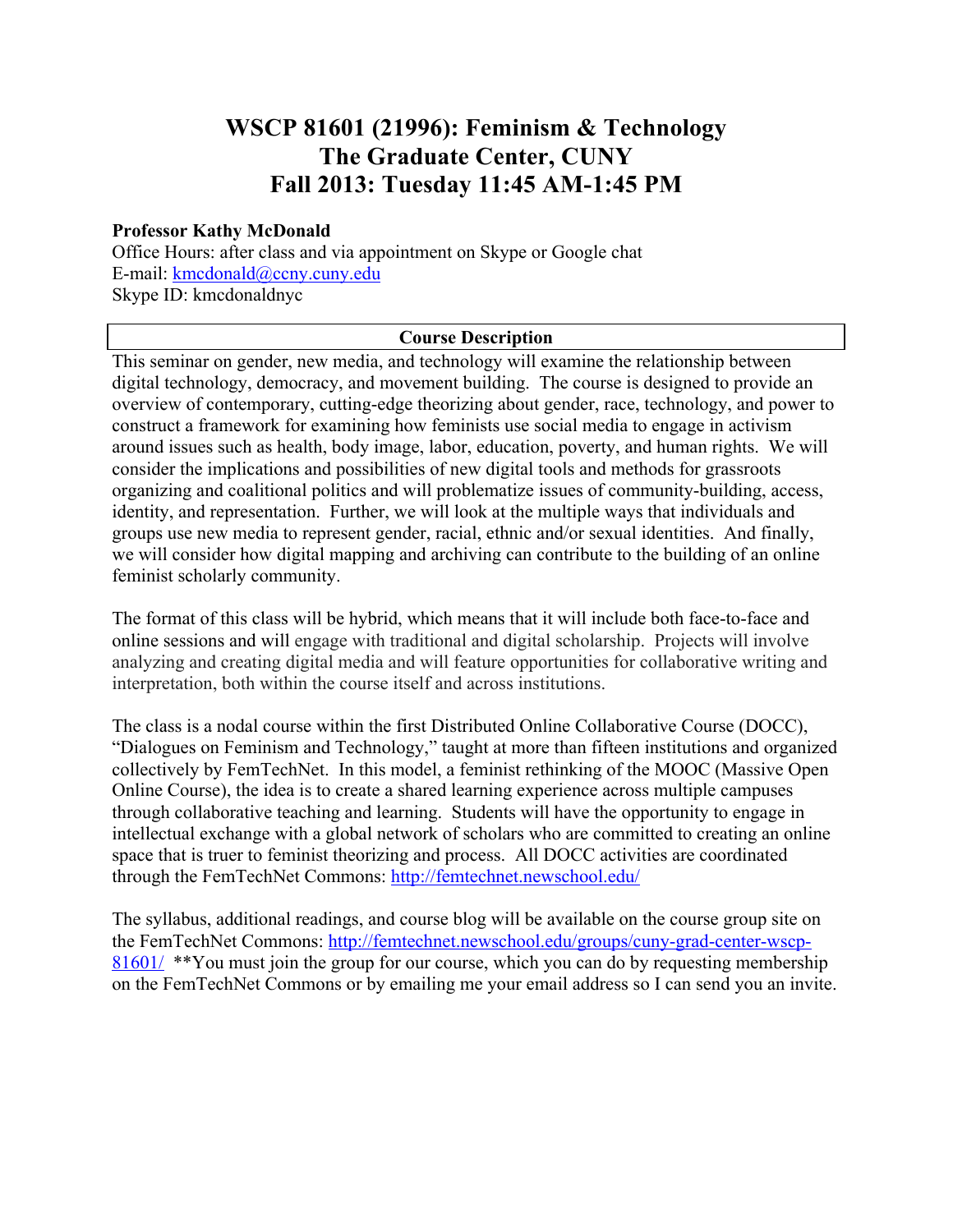#### **Learning Goals**

Through this course, students will

- Gain experience in online teaching and lesson planning using the principles and methods of feminist pedagogy;
- Create digital teaching tools that reflect the collaborative and participatory nature of feminist pedagogy;
- Work collaboratively to contribute to an online body of scholarship on feminism and technology; and
- Gain familiarity with venues for scholarship focusing on feminism and technology and prepare to participate in one or more of these venues.

# **Required Texts**

Anne Balsamo, *Designing Culture: The Technological Imagination at Work* (Duke UP, 2011) Virginia Eubanks, *Digital Dead End: Fighting for Social Justice in the Information Age* (MIT Press, 2011)

- Fernandez, Maria, Wilding, Faith and Wright, Michelle M. 2003. *Domain Errors!: Cyberfeminist Practices* (Autonomedia, 2003)
- Radhika Gajjala, *Cyber Selves: Feminist Ethnographies of South Asian Women* (AltaMira P, 2004)

Radhika Gajjala and Yeon Ju Oh, eds. *Cyberfeminism* 2.0 (Peter Lang Publishing, 2012) Judy Wajcman, *TechnoFeminism* (Polity Press, 2004)

Recommended:

- Amanda Lock Swarr and Richa Nagar, eds. *Critical Transnational Feminist Praxis* (SUNY, 2010)
- Beatirz DaCosta and Kavita Phillips, eds. *Tactical Biopolitics: Art, Activism and Technoscience* (MIT Press, 2008)

Additional readings are available on the FemTechNet Commons course web site: http://femtechnet.newschool.edu/groups/cuny-grad-center-wscp-81601/

# **Course Assignments**

"With a few exceptions, we remain content to comment *about* technology and media, rather than to participate more actively in constructing knowledge *in and through* our objects of study."

Tara McPherson, "Media Studies and the Digital Humanities"

McPherson's challenge to media studies and humanities scholars will inform the assignments, as we strive to create and share knowledge about gender, new media, and technology.

| Weekly blog posts              | $30\%$ |
|--------------------------------|--------|
| Online discussion facilitation | 10%    |
| Digital Teaching Tools         | 10%    |
| Mapping project                | 50%    |

# 1.) **Weekly blog posts:**

Face-to-face classes: You are expected to contribute to the class discussion by posting on our collaborative course blog. Posts should be roughly 300 words in length and should be a critical reflection of the week's reading and/or discussion. In addition to your well written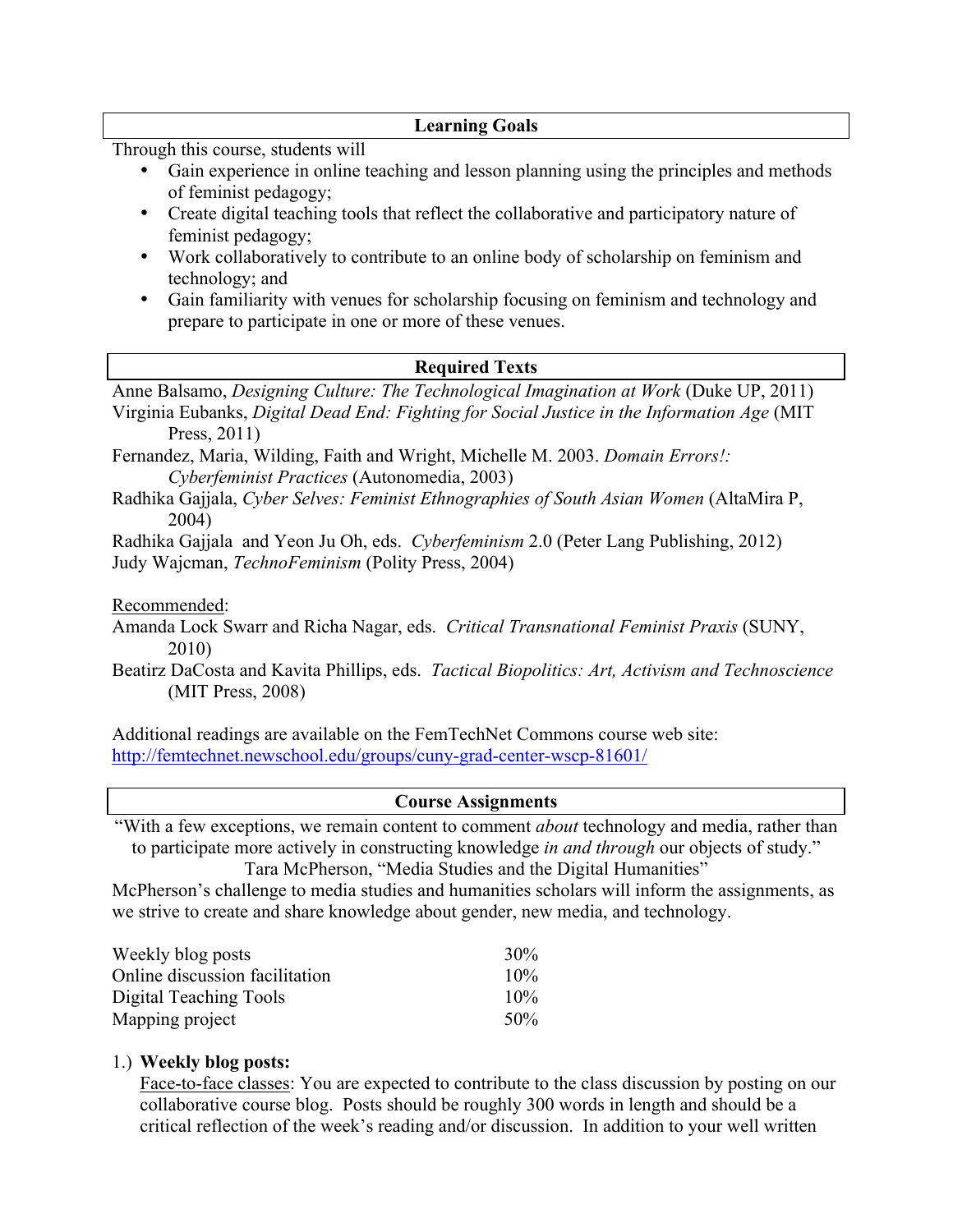text, each blog post should also contain hyperlinks to news, scholarly articles, visual images (via Flicker, You Tube), and other blogs. Blog posts are due each week by **Thursday, 11:59 PM** (that is, two days after the scheduled face-to-face class session). You are encouraged to respond to classmates' posts in order to build on each others' contributions and expand the discussion.

Online classes: On weeks when you are not a discussion facilitator, you will need to respond to the questions posed by that week's facilitator. Posts should be roughly 300 words in length and should also contain hyperlinks to news, scholarly articles, visual images (via Flicker, You Tube), and other blogs. Blog posts are due for online class sessions by **Tuesday, 11:59 PM** (that is, the day of the scheduled class session). In addition to your own post, you will also need to respond to at least two of your classmates' posts. These responses will create opportunities for a productive and engaged discussion based on the questions posted by the facilitator. Response posts are due by **Thursday, 11:59 PM** (that is, two days after the scheduled class session).

- 2.) **Online Discussion Facilitator:** You are expected to serve at least once as discussion facilitator for an online class session (you will sign up for a specific class session the second week of class). On the week when you facilitate, you will need to provide an overview of and analytical reflection on the week's reading (at least 750 words or 3-4-minute video) and pose discussion questions by **Sunday 11:59 PM** (2 days before the scheduled class). During the week, you will need to moderate the online discussion by responding to your classmates' posts, re-directing the discussion when/if necessary, and providing a wrap-up post at the end of the week (by **11:59 PM the following Sunday**, 5 days after the scheduled class).
- 3.) **Digital Teaching Tools:** Based on the lesson plan you create for your online discussion facilitation, you will create a digital teaching tool that could be used by a future class: either a keyword video or an annotated reader for a chapter or article from that week, using Comment Press or Scalar. **\*\*Your digital teaching tool will be due within two weeks of your online class facilitation.**
- 4.) **Feminist mapping project:** All class members will collaborate on a map project, "Mapping Feminist Activism and Social Media." Specifically, you will use Google Maps to map the local and global networks that specific groups and individuals have created by using social media to effect feminist social change. Collectively, we will need to decide whether to map one issue (e.g., health, body image, labor, education, poverty, human rights), or to construct a map looking at online feminist activism more broadly. In addition to the map, which will be a collective effort, each class member will need to:
	- Construct a preliminary proposal, listing the 3-5 groups or individuals you will add to the map and providing a brief summary that can be used for each location point or network. This proposal is due **October 22**, and on that date in class, we will have a Google Maps workshop to prepare for constructing the map. At this session, we will also discuss how to share the collective work of constructing the map.
	- Contribute a Wikipedia entry on one of the groups or individuals you add to the map (see FemTechNet "Storming Wikipedia" assignment—we will have a Wikipedia workshop on November 12, with your entry due on **December 3**)
	- Prepare a conference or article proposal that includes the following elements: 1.) name and description of intended conference or journal, 2.) 300-500 word abstract of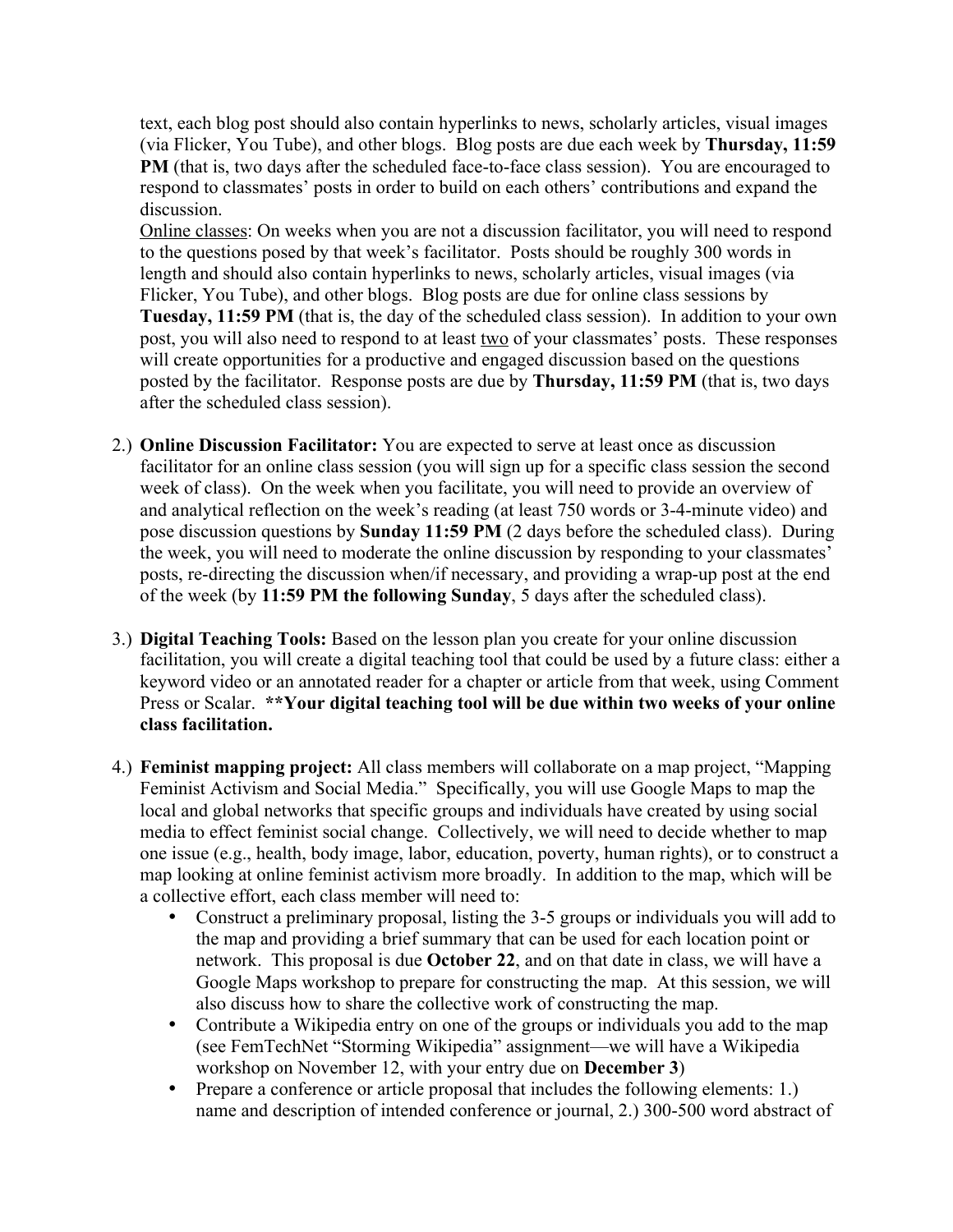your proposed topic, 3,) literature review, which you will post on the FemTechNet Zotero bibliography

The completed map is due on **December 10**, at which we will also workshop each other's proposals (to be submitted the following class, **December 17**)

#### **ACADEMIC INTERGRITY**

Written and online work must avoid plagiarism. To make sure that your work follows appropriate citation procedures, please see the GC's "Avoiding and Detecting Plagiarism: A Guide for Graduate Students and Faculty, available on our FemTechNet Commons course site.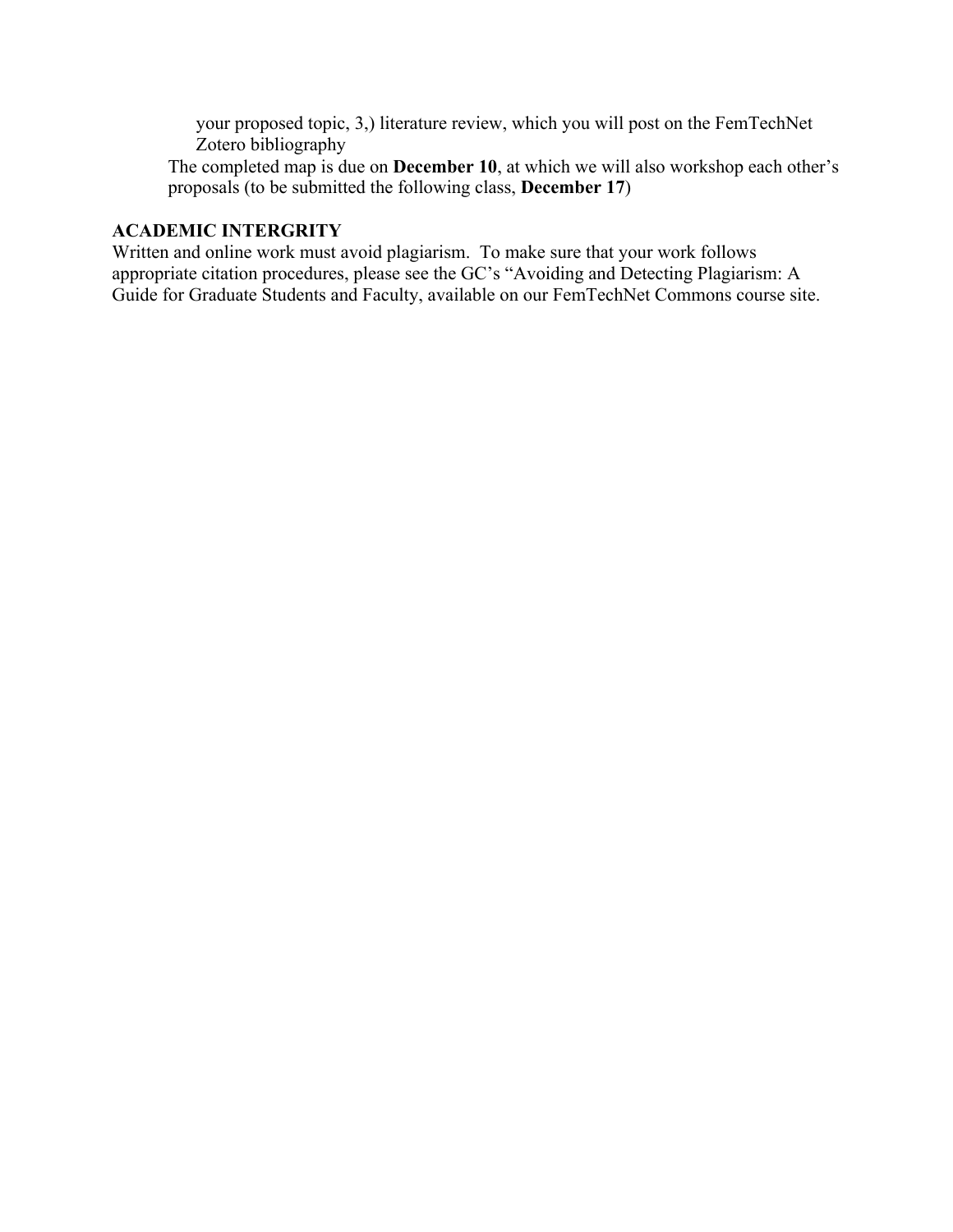# CALENDAR

**PLEASE NOTE:** Both the DOCC and this course are experimental and thus will likely change over the course of the semester. I will announce all changes on our FemTechNet course group.

**VIDEO DIALOGUES:** The *Video Dialogues* will be released weekly via the FemTechNet Commons. Please watch these videos before coming to class each week and be prepared to discuss how they intersect with our current or previous readings and discussions.

# **1.) Tues. 9/3**

Introductions and Overview of the DOCC

# **2.) Tues. 9/10**

Read: M. Jacqui Alexander and Chandra Talpade Mohanty, "Cartographies of Knowledge and Power: Transnational Feminism as Radical Praxis"

Donna Haraway, "A Cyborg Manifesto: Science, Technology, and Socialist-Feminism in the Late Twentieth Century"

Emily Nussbaum, "The Rebirth of the Feminist Manifesto: How the Blogosphere Has Transformed the Feminist Conversation"

Workshop: Comment Press and Scalar

Due: Register for the FemTechNet Commons and request membership to course Commons site

# **3.) Tues. 9/17—ONLINE CLASS**

Read: Judy Wajcman, *TechnoFeminism*

# **4.) Tues. 9/24**

Read: Anne Balsamo, *Designing Culture: The Technological Imagination at Work* (Duke UP, 2011)

Video Dialogue: *History of the Engagement of Feminism & Technology* (avail. 9/23) Judy Wacjman interviewed by Anne Balsamo

# **5.) Tues. 10/1—ONLINE CLASS**

Read: selected essays from Maria Fernandez, Faith Wilding, and Michelle M. Wright, eds. *Domain Errors!: Cyberfeminist Practices*

Video Dialogue: *Sexualities*, Faith Wilding and Julie Levin Russo (avail. 9/30)

# **6.) Tues. 10/8—ONLINE CLASS**

Read: selected essays from Maria Fernandez, Faith Wilding, and Michelle M. Wright, eds. *Domain Errors!: Cyberfeminist Practices* Michelle M. Wright, "Finding a Place in Cyberspace: Black Women, Technology, and

Identity"

Video Dialogue: *Race*, Maria Fernandez and Lisa Nakamura (avail. 10/7)

# **Tues. 10/15—NO CLASS—M schedule**

# **7.) Tues. 10/22**

Read: Jessie Daniels, "Rethinking Cyberfeminism(s): Race, Gender and Embodiment"